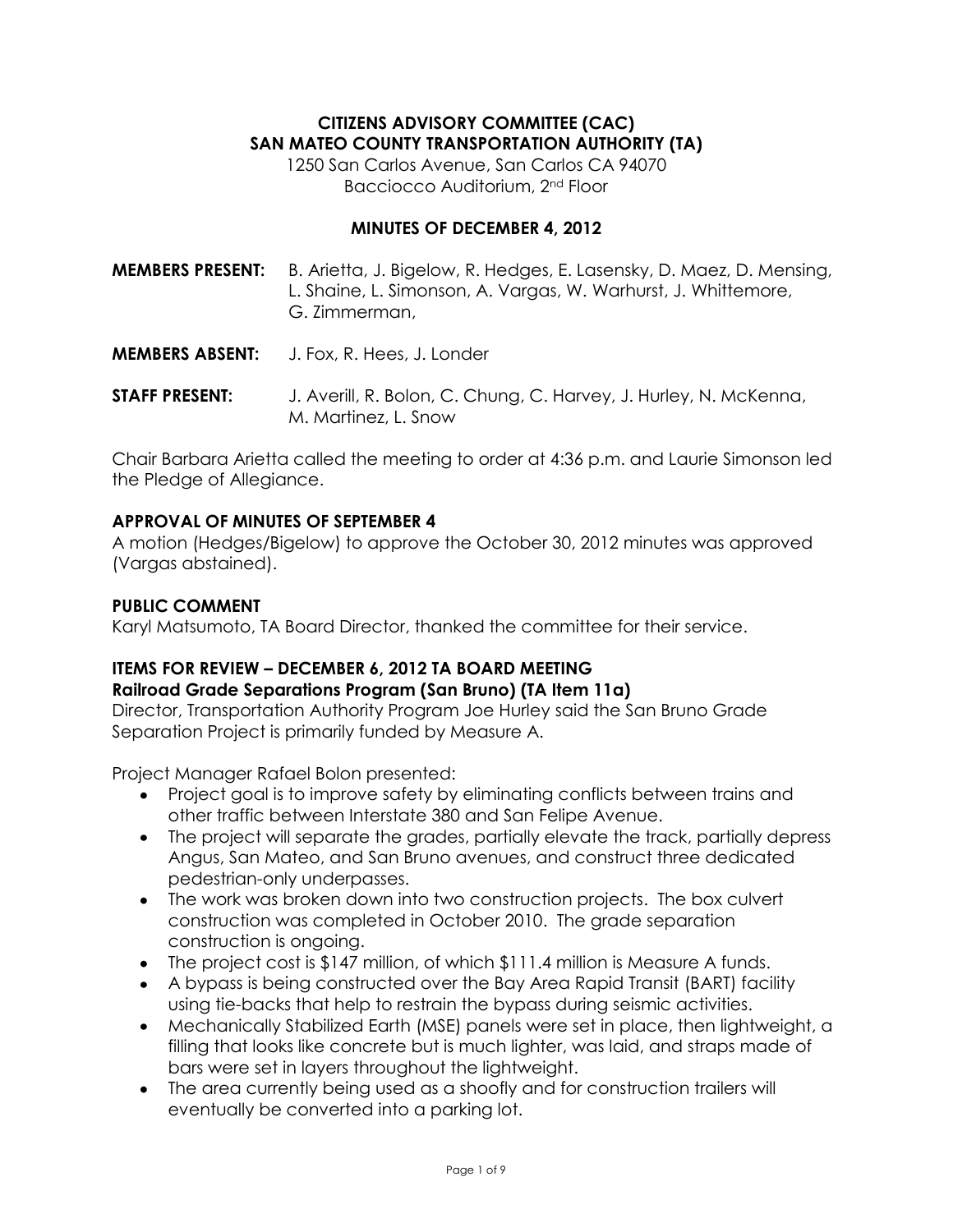Outreach was done to keep the community informed of the progress and status of the program including weekly construction updates, weekly constituent contact reports to city staff, and construction notices.

Doris Maez said the original cost estimate was \$147 million, but the Quarterly Capital Status Report shows the new estimated cost at \$174 million. She said the current TA contribution is \$113 million but started out at \$89 million and is expected to be \$90 million at the end of the project. She said a councilmember told her there is a renegotiation of the artwork and arch that might be put up at the station and asked for information. Mr. Bolon said discussions are underway regarding the artwork due to the change from a four-track station to a two-track station, and the arch concept is being revisited.

Deputy CEO Chuck Harvey said the numbers refer to funding information, not project cost. He said the project was originally funded at \$147 million with \$111 million from the TA. Since then, about \$19 million in additional external funds became available. The \$174 million in the report includes the additional money that came in, but that is not the cost of the project. The estimated amount at completion is \$152 million. Rain delays, change orders and utility relocations increased the cost of the project from the original estimate, but the end figures are close. Since the additional external funding is now in place, some of the TA money will be returned to the grade separation account for future projects.

Ms. Maez asked why the administrative item went from \$17 million to \$27 million. Mr. Harvey said the project is one year behind schedule and this is the extended overhead to cover that cost.

Elizabeth Lasensky said the bike and pedestrian access was not included in the presentation. Mr. Bolon said there are a number of pedestrian access entrance ramps, staircases and bike lockers. Ms. Lasensky asked if there are passenger drop offs. Mr. Bolon said yes, the main entrance is off of Walnut Street, and shuttle drop offs will be in the same area.

Larry Shaine asked about Americans with Disabilities Act aspects including disabled parking and distances to trains. Mr. Bolon said there are disabled parking spaces, access areas with elevators, and a number of ramps, and the elevators are dedicated for each northbound and southbound platform.

Jim Whittemore said he read in the newspaper that a business owner is suing the TA claiming pile driving damaged his building, and he is suing because the TA is not responding to his complaints. Mr. Bolon said the TA went to the business and took pictures and interacted with the person, but Mr. Bolon is not sure where the situation is at this point.

Mr. Whittemore said there's a statement in the report that reads California High Speed Rail (HSR) is expected to fund and construct the balance of the grade separation and track work. Mr. Harvey said the purpose for that description is because the structure was originally designed as both a two-track and a four-track structure because staff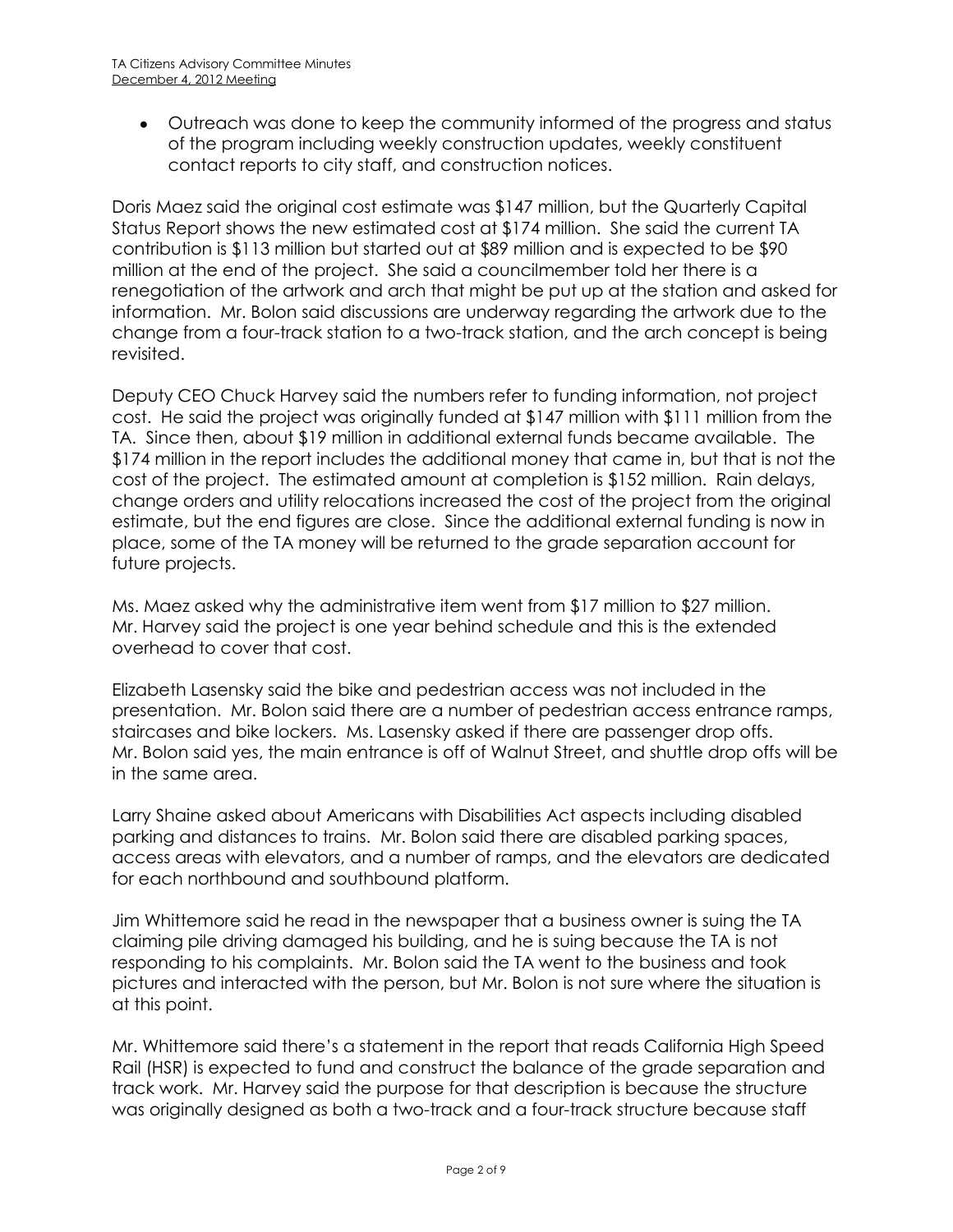thought HSR was coming sooner, so the project was designed to be a two-phase project where it could be reconfigured to four tracks when HSR came in. Now that is not going to happen. He said the train should be running on the new grade-separated structure by next summer.

Jim Bigelow said he commends the engineers for coming up with a great solution to the weight load issue over the BART tunnel. He asked what the speed limitation is for an express train coming around the curve in this area. Mr. Harvey said the curve was straightened a little but the speed limit will not be much higher than it is now which he believes is 50 miles per hour.

Ms. Maez asked if the straps hooked into the MSE panels act as rebar. Mr. Bolon said yes, the strap adds tension, stop the walls from pulling apart and add layers to the lightweight material to give it extra strength. Ms. Maez asked if the tie-backs prevent the structure from moving and if that would create extra stress. Mr. Bolon said this type of construction is just in this area, not throughout the entire system, and the straps are designed to give one-quarter of an inch of slack for worst-case-scenario seismic activities.

## **Authorize Allocation of \$1 Million in New Measure A Highway Program Key Congested Area Funds for the U.S. 101/Peninsula/Poplar Avenue Interchange Project to the City of San Mateo, and \$2 Million in New Measure A Highway Program Supplemental Roadway Funds for the U.S. 101 High Occupancy Vehicle (HOV) Lane Planning Study to the City/County Association of Governments (C/CAG) (TA Item 10a)**

Interim Manager of Programming and Monitoring Celia Chung said this is a request to allocate highway funds for these projects. She said in October, the Board approved the Highway Program under which the funding for some projects was programmed but not allocated. Since that time, these two projects for which funds were programmed but not allocated have met the conditions the TA put into place, so now staff is requesting the Board allocate the funds.

Laurie Simonson asked what the study for the Peninsula/Poplar Interchange was about. Ms. Chung said the study is to look at overall interchange improvements to see what would be most optimal. This step will include a more formal document to engage with the California Department of Transportation (Caltrans) to narrow down the alternatives. Ms. Simonson asked if more money would need to be spent on other options or further study if the construction of the median with option 2A solved the problem. Ms. Chung said there are two separate components of the application. One was the study for the overall interchange flow and improvements, and the other was to look at median work for bicycle and pedestrian safety improvements. Ms. Simonson said her understanding was that putting the median in was to address flow and congestion. Ms. Chung said that helps to address part of the problem but there are larger problems in the area that the median itself will not resolve.

April Vargas asked what the threshold is to be considered an HOV. Ms. Chung said two people per car. Ms. Vargas said C/CAG's existing policy doesn't support the conversion of a multi-flow or auxiliary lane and asked if C/CAG can change the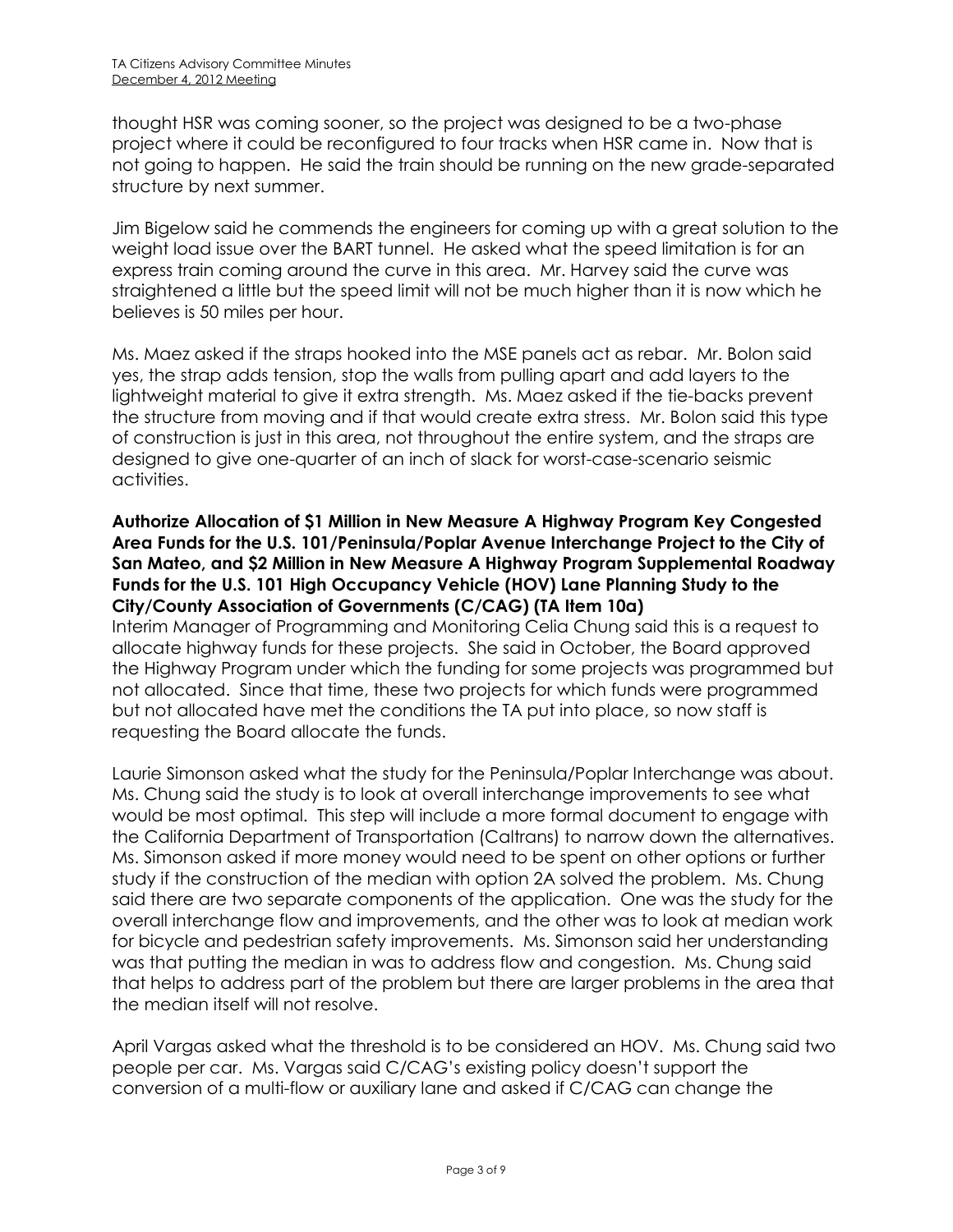prohibition. Ms. Chung said yes, and that is one of the reasons C/CAG is interested in doing the study so they can make a more informed decision about this policy.

William Warhurst said the information does not explain where the funding comes from. He asked how the TA knows the money to conduct the studies is being spent frugally. He said there is no information about how the costs were estimated. Ms. Chung said these numbers are taken from the highway programming and allocating action the Board approved in October, and the sponsors had to submit very detailed proposals with cost estimates, schedules, work scopes, and other information, and the proposals went through a very vigorous process vetted through the evaluation panel and were reviewed and approved by the Board. That documentation is not provided again in this agenda packet but is available on the TA website. Mr. Warhurst said he asked the same question before the Board approved the programming and allocation because there is not enough information about what the value is for the money or how the figures were derived, and he is not comfortable with the numbers, especially for the HOV lane project. Ms. Chung said the HOV project cost is high because it is very complex and the segment of highway is long, and the project study report engages Caltrans which makes the engineering study more rigorous.

Mr. Shaine said Metropolitan Transportation Commission (MTC) already studied the HOV lane possibilities and asked why the TA needs to spend another \$2 million to study it again. Ms. Chung said the MTC study was a feasibility study that looked at a larger range of potential options, and this study is narrowing it down and getting it refined to a more preliminary engineering level. Mr. Hurley said Caltrans wants more upfront work to be done, looking at design efforts, identifying nonstandard design features, impacts associated with the project, the effectiveness of the mitigation strategies proposed to address the congestion and safety issues, and others, so it is very involved. On other projects in the past, upfront work was not done, and as the designs got underway, big issues were encountered that added to the cost. The cost estimates of these studies are based on similar types of projects and the equivalent levels of effort. The MTC study did not include many of the aspects this study will include, such as the advantages and disadvantages and costs associated with the project. Mr. Shaine asked if the \$2 million was based on bids. Mr. Hurley said it is based on historical data from similar projects and this project will likely encounter a number of nonstandard design features, environmental issues, design challenges, traffic operational analysis reports, and other issues. He said the TA takes their role as stewards of public funds very seriously and if there is an opportunity to spend less money without compromising the quality of the product, staff will make sure it happens.

Ms. Maez said her concern is the auxiliary lanes were just recently finished and there were a lot of accidents and congestion and asked if the study includes these types of impacts from construction including environmental impacts from cars being backed up and emitting exhaust. She said there isn't enough space to add HOV lanes without eliminating a flow-through lane. She said she would like to know if this is just the MTC looking for more projects and if this study is looking at the long-term and short-term impacts of additional construction.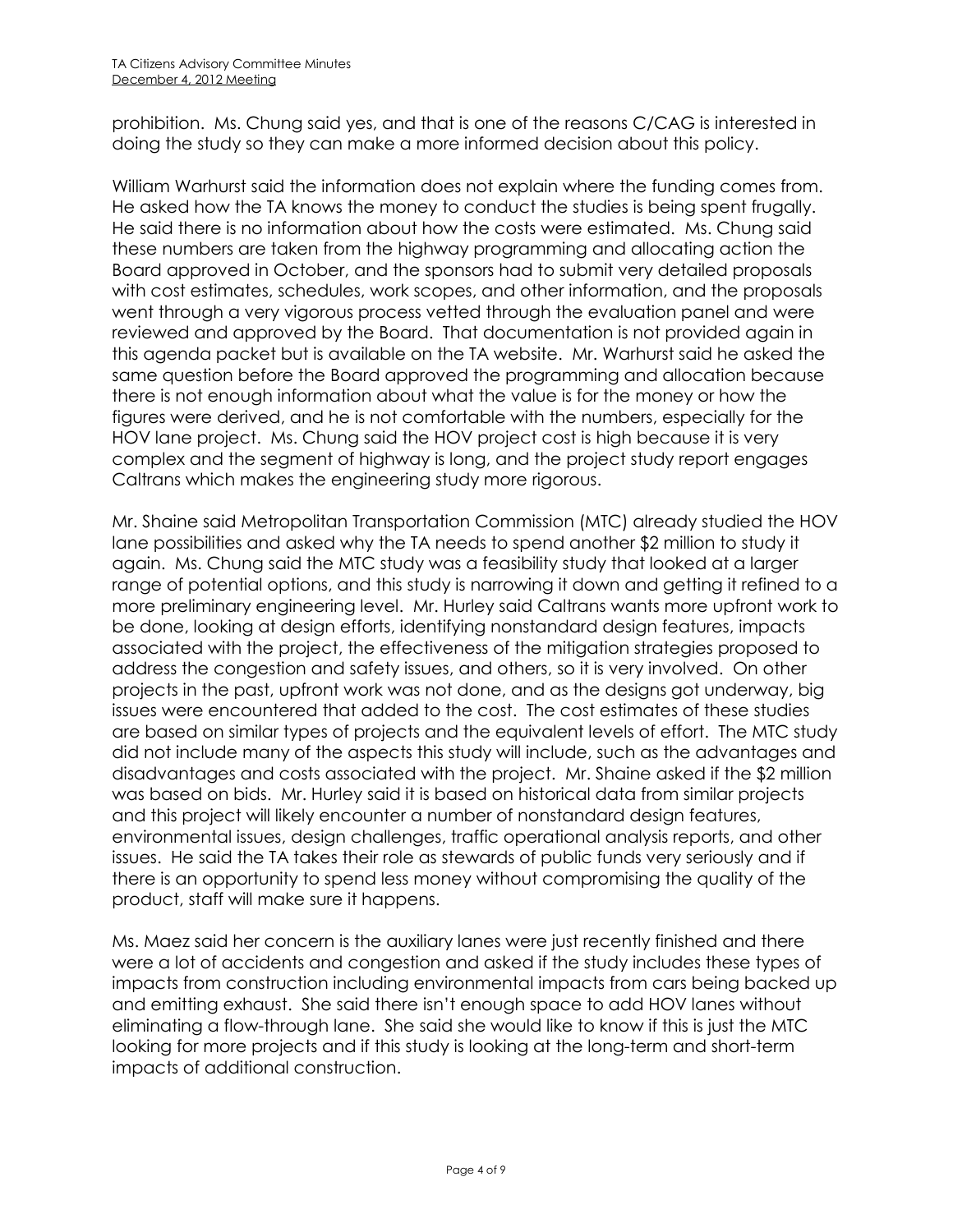Rich Hedges said the MTC was studying the feasibility of High Occupancy Toll lanes but found they wouldn't work in this county. He said the speed limit should be reduced to 55 miles per hour in certain areas at certain times of the day. He said there are residents who live around Peninsula Avenue who object to the Peninsula/Poplar project.

Mr. Bigelow said there was a technical vetting of the scoring process for the highway projects and these were the projects that were justified and followed the technical reasoning to move ahead. The TA has become better at getting the dollar estimates more accurate. He said the technical people know the study needs to include more indepth preliminary work.

Ms. Maez said she would like assurance that this study does include the interim impacts of construction. Mr. Whittemore said looking at the San Bruno Grade Separation project one can see a lot of attempts to put in value up front to mitigate harm caused by construction. He said the projects that he has seen through this agency have included those aspects. Mr. Hurley said these details will be addressed in the environmental phase because other data are needed before those questions can be answered. He said these projects will be allocated on a phase-by-phase basis so staff, the CAC, and the Board can do the due diligence necessary before advancing the projects to the next phase.

Mr. Hedges said any time there is construction there will be accidents and delays, and they just have to be put up with if improvements are ever to be made to the system.

Mr. Warhurst said value for the money was not a criteria used to rank the projects. Ms. Chung said applicants use past performance data on similar projects to figure if there was cost effectiveness and value for the money. She said evaluating the value of a study is much harder to do than evaluating the value of a project.

Mr. Bigelow said the Highway Patrol has detailed reports of accidents for auxiliary lanes, C/CAG tracks the flow of traffic before and after the construction, and it is documented what the improvements do. He said he guarantees when the money is spent, the benefits, the time savings, and the accident reduction is seen and there is accountability when the projects are individually completed.

A motion (Bigelow/Zimmerman) to support the allocation of \$1 million for the U.S. 101 /Peninsula/Poplar Avenue Interchange Project, and \$2 million in for the U.S. 101 HOV Lane Planning Study was approved (Maez and Warhurst voted yes for the \$1 million interchange project but no for the \$2 million HOV study).

Chair Arietta suggested these items be split and voted upon separately at the Board meeting.

# **Update on State and Federal Legislative Program (TA Item 11b)**

George Zimmerman said the Assemblyman Kevin Mullin was a very effective member of the CAC in the past.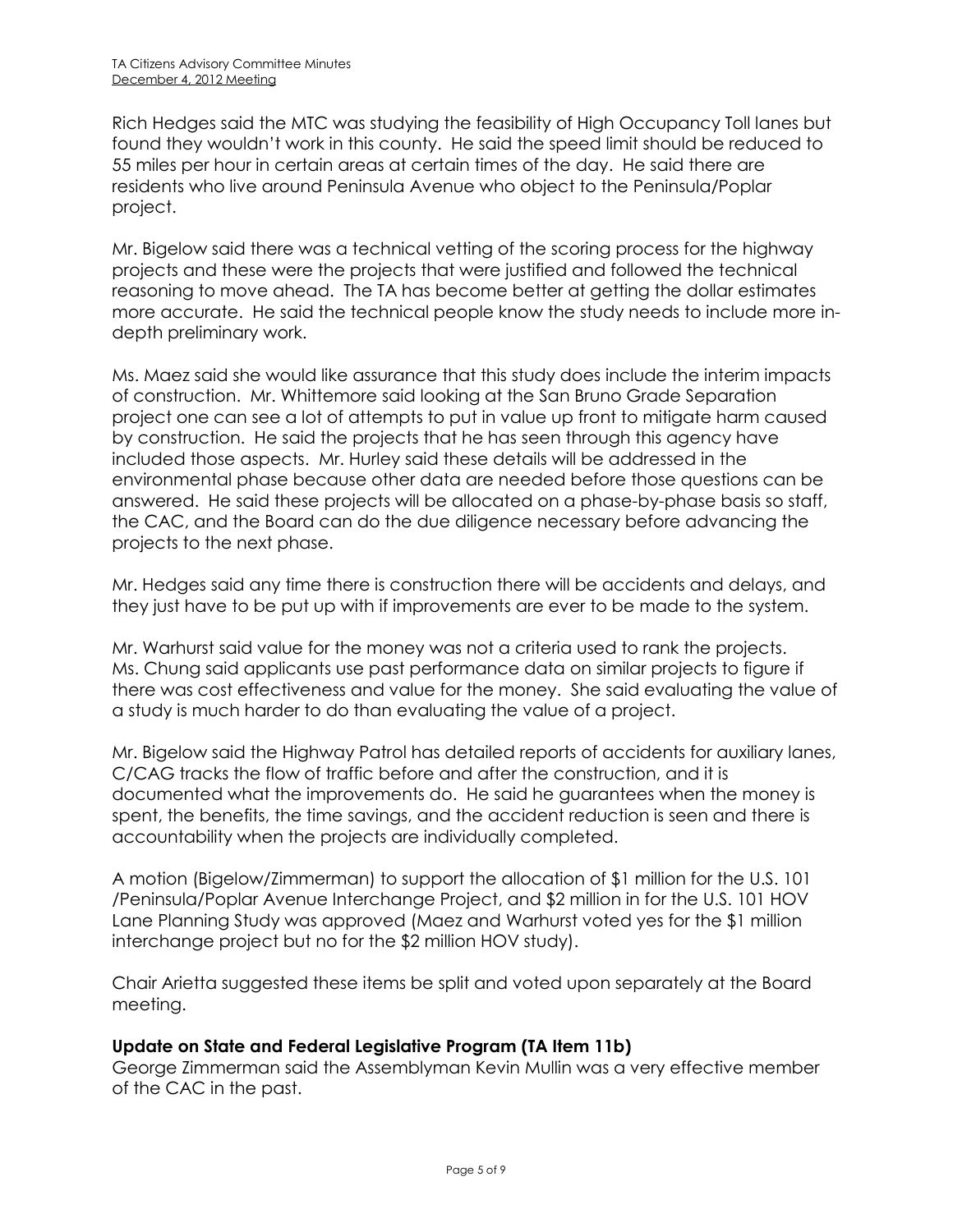## **Capital Projects Quarterly Status Report – 1st Quarter Fiscal Year 2013 (TA Item 11c)**

Ms. Maez said on page 16 under the Calera Parkway Project there is no money for construction. She asked if funding is secured for construction. Mr. Hurley said at this time there is no Measure A funds for construction. In October the TA Board programmed funding for the design phase of the project with the conditions that it be environmentally cleared and the city support the advancement of the project. Ms. Maez said under funding, the current contribution is \$2 million more than originally planned. Mr. Hurley said the effort with the environmental process became more involved and the cost went up. The project is almost environmentally approved and staff is confident the funds are sufficient to complete this phase of work. He said the funding is from Original Measure A.

Mr. Whittemore asked why the new Caltrain Electrification Environmental Impact Report (EIR) certification has been postponed. Mr. Harvey said the original Caltrain EIR was completed and staff received a Federal National Environmental Policy Act clearance. Staff did not seek a California Environmental Quality Act clearance because of concern of the impacts of HSR sharing the tracks, and there was some local opposition at the time. With the blended system Memorandum of Understanding (MOU) and the MOU to fund electrification of the project, staff will now restart the EIR. A schedule will come out in a subsequent report, and a notice will be released next month. It should be an 18-month project.

Mr. Whittemore said he thought the San Pedro Creek Bridge Replacement Project scope had changed and the schedule was blown out due to an environmental issue. Mr. Hurley said the project was re-base lined, and justification is noted in the report.

Mr. Whittemore said in the highway section, the projects in the Monitoring and Plant Establishment phase have almost \$12 million left, and asked when this money will come back and be available. Mr. Hurley said staff is still looking at realistic estimation of how much will be required. Mr. Whittemore said he would like beginning and ending dates added to the report to show how long the money has been sitting there.

Mr. Whittemore said there are no bike and pedestrian projects on the report. He said he would like to know where the county is with the Bike Share Project. Mr. Hurley said he would look into it.

Ms. Simonson asked what the RM2 funding was that was pulled from the Dumbarton Preliminary Engineering project. Mr. Hurley said it is Regional Measure 2, the bridge toll.

## **Approval of Minutes of November 1, 2012 (TA Item 4a)**

Chair Arietta said she would like the CAC Chair Report to the Board to be more comprehensive.

## **Acceptance of Statement of Revenues and Expenditures for October 2012 (TA Item 4b)**

Mr. Zimmerman asked what the unbudgeted payout from the Lehman Brother's bankruptcy was.

Manager, Finance Treasury Lori Snow said in 2008, Lehman Brothers declared bankruptcy. The TA participated in the San Mateo County Pool and was affected by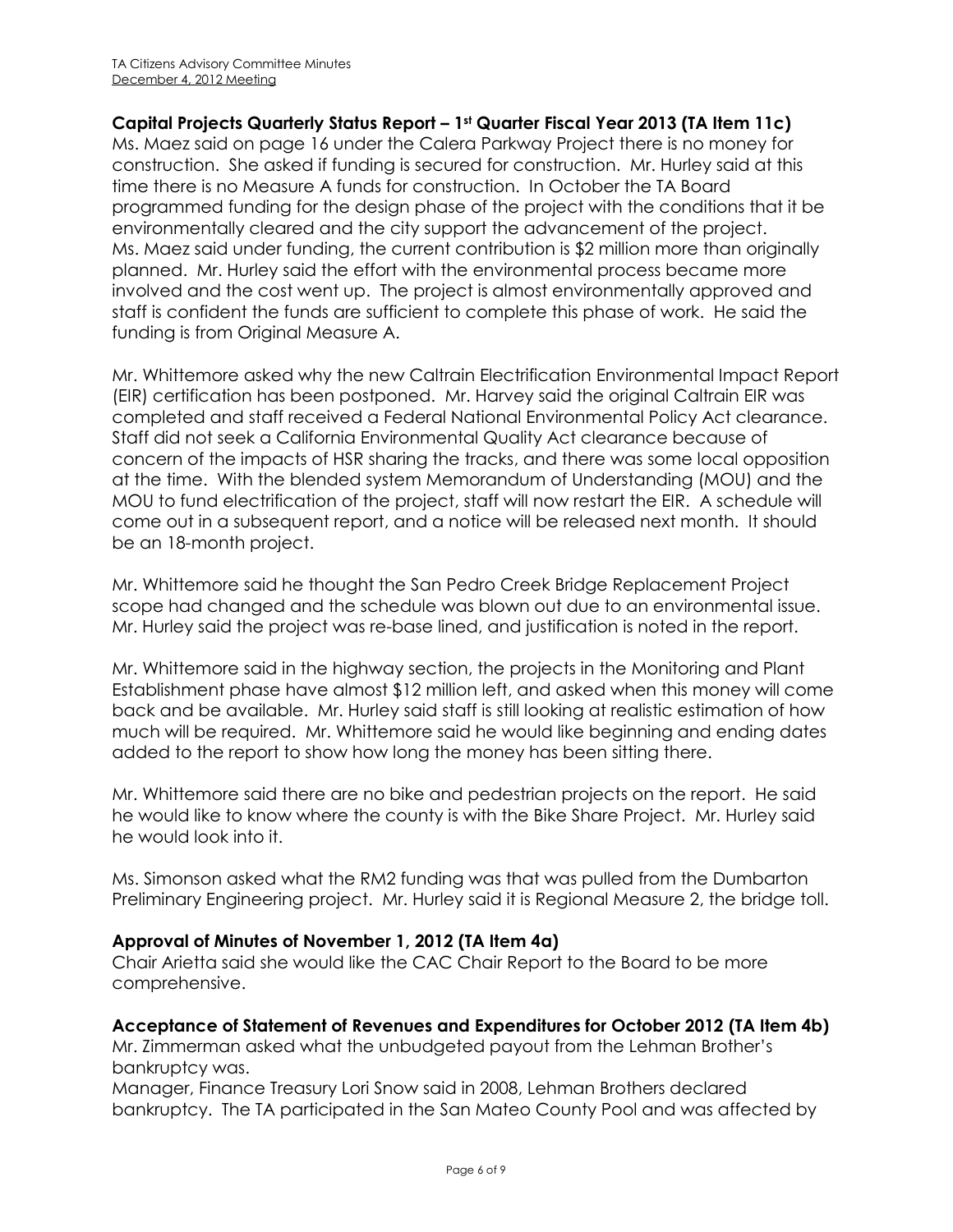the loss that was taken. The San Mateo County Pool Creditor's Group was cleared through bankruptcy court in March, and in April the TA received the first of five or six payments in the amount of about \$1.5 million. To date, the TA has received \$2.4 million of the \$25-million loss. Staff expects to receive 21 cents on the dollar.

Mr. Zimmerman asked who administers the County Pool. Ms. Snow said county treasurer, Sandie Arnott.

Mr. Whittemore asked if future payments will appear in the report the same way as this report: when the TA gets them, as unbudgeted, and showing an increase in revenues. Ms. Snow said the \$25 million was written off, and since staff does not know when the payments will come in or how much the payments will be for, they will be reflected as revenue boosts. Mr. Whittemore said a footnote with the cumulative amount should be added to the report. He asked if the TA is going to be making any more investments by moving money into TA's portfolio managed by Bill Osher of CSI Capital. Ms. Snow said \$12 million has been approved to be invested once an opportunity is found.

A motion (Simonson/Shaine) to support the report was approved.

## **SamTrans Liaison Report – November 14, 2012 (TA Item 7)**

Ms. Simonson said Caltrain ridership is up but SamTrans is down and asked why that is. Mr. Harvey said the average Caltrain rider makes over \$80,000 a year and is employed in the high-tech or medical industry. The average SamTrans rider makes \$25,000 a year, and the economic recovery is almost jobless in many cases, so there hasn't been growth on the SamTrans side. He said a statistic was released showing that the transitdependent population has reduced as more families own vehicles. He said the SamTrans Service Plan will increase service where needed and decrease service where it is not needed. Staff will be adopting recommendations to improve the bus services in the spring. He said an example of improved service is the weekend Route ECR, which is a consolidation of Routes 390 and 391 along El Camino Real. This has resulted in a 2.4 percent increase in ridership.

Chair Arietta asked if there will only be one more public hearing. Mr. Harvey said there will be additional outreach meeting with the public, talking about the plan, and getting input. Staff will also call for a public hearing so individuals can testify in front of the Board. Chair Arietta said the constant comment she hears is that the people who use the buses are commuters who work during the day and are not available during afternoons to attend a public hearing. Mr. Harvey said the Board sets their meeting day and times and he is not able to change that.

Ms. Lasensky asked what is being done about the on-time performance (OTP) for Caltrain. Mr. Harvey said Caltrain has had dismal OTP over the last four months. He said there have been issues with fatalities, trees blowing down, mechanical breakdowns, and the new operating contractor. He said the entire staff is looking at the issue and they debrief with the operating contractor every morning. He said for the month of November, Caltrain achieved a 91 percent OTP and the service is heading back toward the 95 percent standard. He said there was a car strike and a pedestrian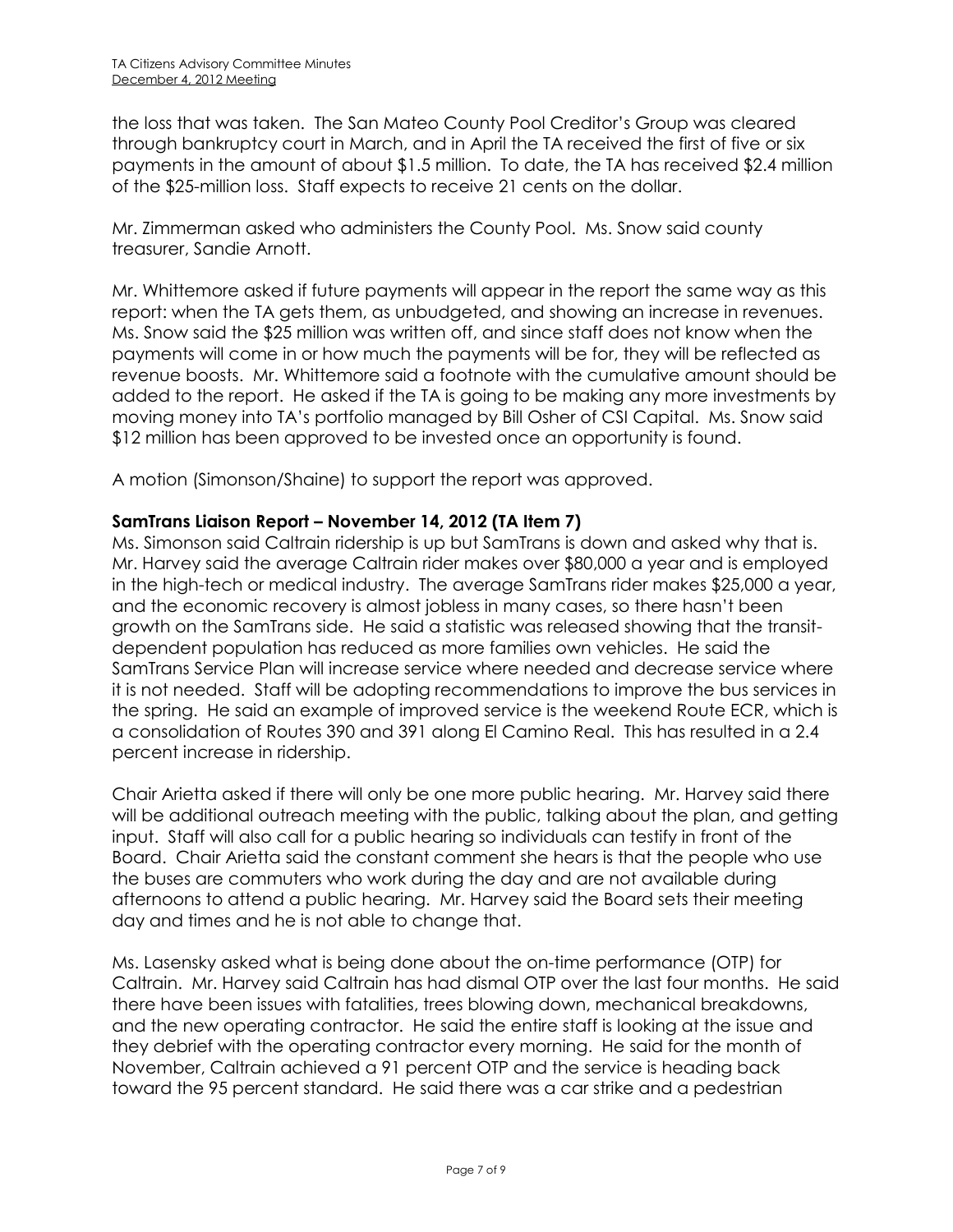fatality in November, and if those incidents were not included, the OTP would be at 95 percent. He said this is a focus area for staff and the operator.

Ms. Lasensky asked about the new messaging system for notifications about late trains. Mr. Harvey said the new system is not fully operational yet. The predictive arrival and departure system is in the testing phase but should be operational by the spring of next year. It won't work for catastrophic events because those delays are not predictable, so those updates must be made manually. The system will be upgraded for more efficient manual updates. Ms. Lasensky said the trains only have a small number on the front, so there is no way to know which train is at the station. Mr. Harvey said the new system will display the train identification number on the message board.

Ms. Lasensky said SamTrans refuses to participate in a Go Pass for employers to offer employee passes at discounted rates. She said Santa Clara Valley Transportation Authority has them, and she can get discounted transit for the Dumbarton Express, but not for SamTrans. She said this would increase ridership. Mr. Harvey said staff has looked at the figures for Eco Pass programs and SamTrans would lose a substantial amount of money. He said SamTrans does offer a very deep discount of nearly 50 percent for monthly passes on SamTrans. He said a two-zone monthly Caltrain pass will give customers unlimited free rides on SamTrans buses. Ms. Lasensky asked if the Go Pass will get her anything on SamTrans. Mr. Harvey said no, because the Go Pass is already heavily discounted at 80 cents on the dollar.

Ms. Maez said she heard from a transit-dependent customer who went to attend a SamTrans meeting but when she and other customers got there they found that the meeting was cancelled. Ms. Maez said it is a hardship for these people to get to these meetings. She asked what the process was for notifying people that the meeting was cancelled. Mr. Harvey said the city forgot to reserve a meeting room so when SamTrans staff arrived to hold the meeting, the doors were locked and staff did not have access to the room. He said a subsequent additional meeting was held.

Mr. Hedges said it would be good if SamTrans would allow walkscore.com to access SamTrans data so customers could access it through that site. He said he would like the buses to have global positioning systems (GPS) so customers can get information through nextbus.com. Mr. Harvey said every bus does have GPS and the data is being fed to 511.org at MTC. The arrival information can be retrieved over the phone by calling MTC. This is currently in the final beta testing phase. He said nextbus.com is extremely expensive but he will be meeting with their representatives to learn more about their services.

Daniel Mensing left at 6:15 p.m.

# **REPORT OF THE CHAIR – BARBARA ARIETTA**

Chair Arietta reported:

- Daniel Mensing, Jim Bigelow, and George Zimmerman were appointed to the nominating committee to nominate officers for 2013.
- The Smart Corridor Project groundbreaking took place on November 6.
- The U.S. 101 Auxiliary Lane ribbon cutting will be on December 5 in Menlo Park.